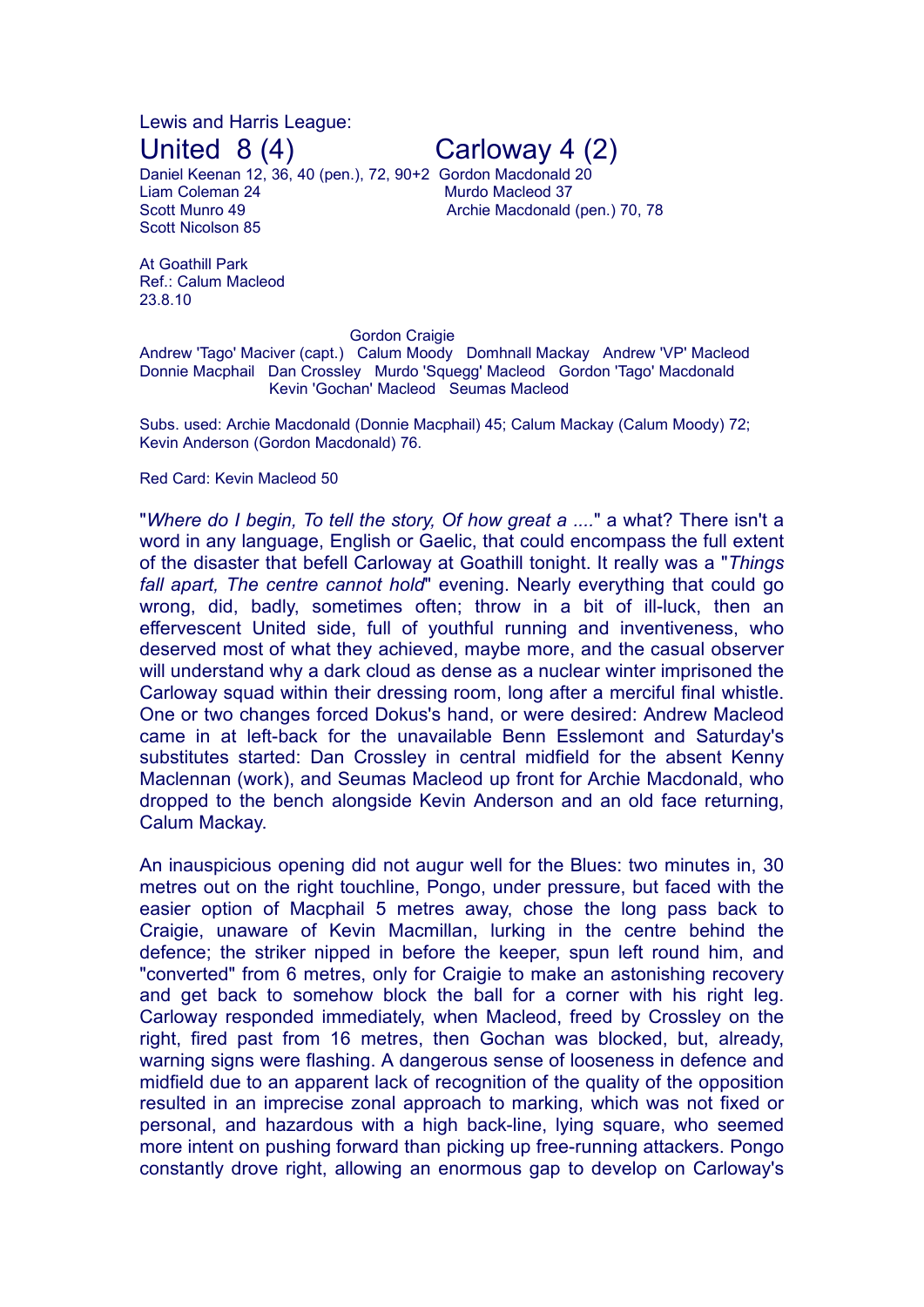right, pulling Mackay and Moody right; Andrew V.P. continually moved centre to cover, which, in turn, allowed a similar opening left. Macphail and Tago lay wide as attacking midfielders, while Crossley surged in support of Gochan and Macleod at every opportunity, leaving Sqwegg to patrol an enormous expanse of the exposed centre.

An inevitable opener arrived from a lofted free-kick wide on the left, 30 metres out, headed home neatly by Keenan from 8 metres out. Na Gormaich upped the tempo, and were rewarded: a deep Pongo cross, 30 metres out on the right touchline, seemed too long, but Tago, almost on the left bye-line, 4 metres from goal, sent a powerful looping header over the upstretched hands of Cal Macleod and just inside the far post. As fine a headed strike as you'll see!

A giant sigh of relief from the Blues was cut short as a United long ball down the centre was nodded right by Moody, just inside his own half, to Mackay, without spotting Scott (?), who raced through but was blocked wonderfully by the outrushing Craigie. Moments later, however, a corner on Carloway's right was not cleared properly, broke centrally to Liam Coleman 20 metres out, and he thrashed a glorious right-foot shot high in to the net.

Again, Carloway pushed forward furiously: in quick succession, two tempting Tago crosses were headed over by Gochan and a Crossley shot blocked brilliantly by the keeper, but, once again, the Wasps broke suddenly, through the middle, and Keenan ghosted between Mackay and Moody to slam the ball perfectly past the advancing keeper to his right.

Sqwegg immediately responded, with a curious goal: receiving the ball on the right about 22 metres from goal, he turned inside and as the ball bounced up, he toe-ended it high with his right foot past a surprised Macleod to his right. Gochan then miscued from a Moody cross before a United attack on the left led to a flick across hitting Mackay's arm. A weak award but Keenan did not care and converted confidently low to Craigie's right.

Any half-time tactical rethink by Carloway was instantly rendered void by a long ball finding Scott Munro running free on the left; Craigie opted for a doomed Almunia run, then saw the ball whizz accurately over his head from the left edge of the box into his net. Next, Chancy took exception to some advice from Gochan, who then offered some more, and was advised in turn to spend the rest of the evening relaxing in the visitors' dressing room.

On 56 minutes a Sqwegg free-kick was tipped on to the bar. Then an eightminute spell followed in which Kevin Smith might have had a hat-trick: first, he shot over, well-placed, before the ball came out to him, on the right edge of the box, after a corner on the left. He turned in square, then sent a neat shot through a ruck of players past an unsighted Craigie, but off his right-hand post. Next, he was released through the middle but Mackay somehow managed to track him into the box and prevent him finishing.

Suddenly, Carloway received a penalty, even softer then United's: the